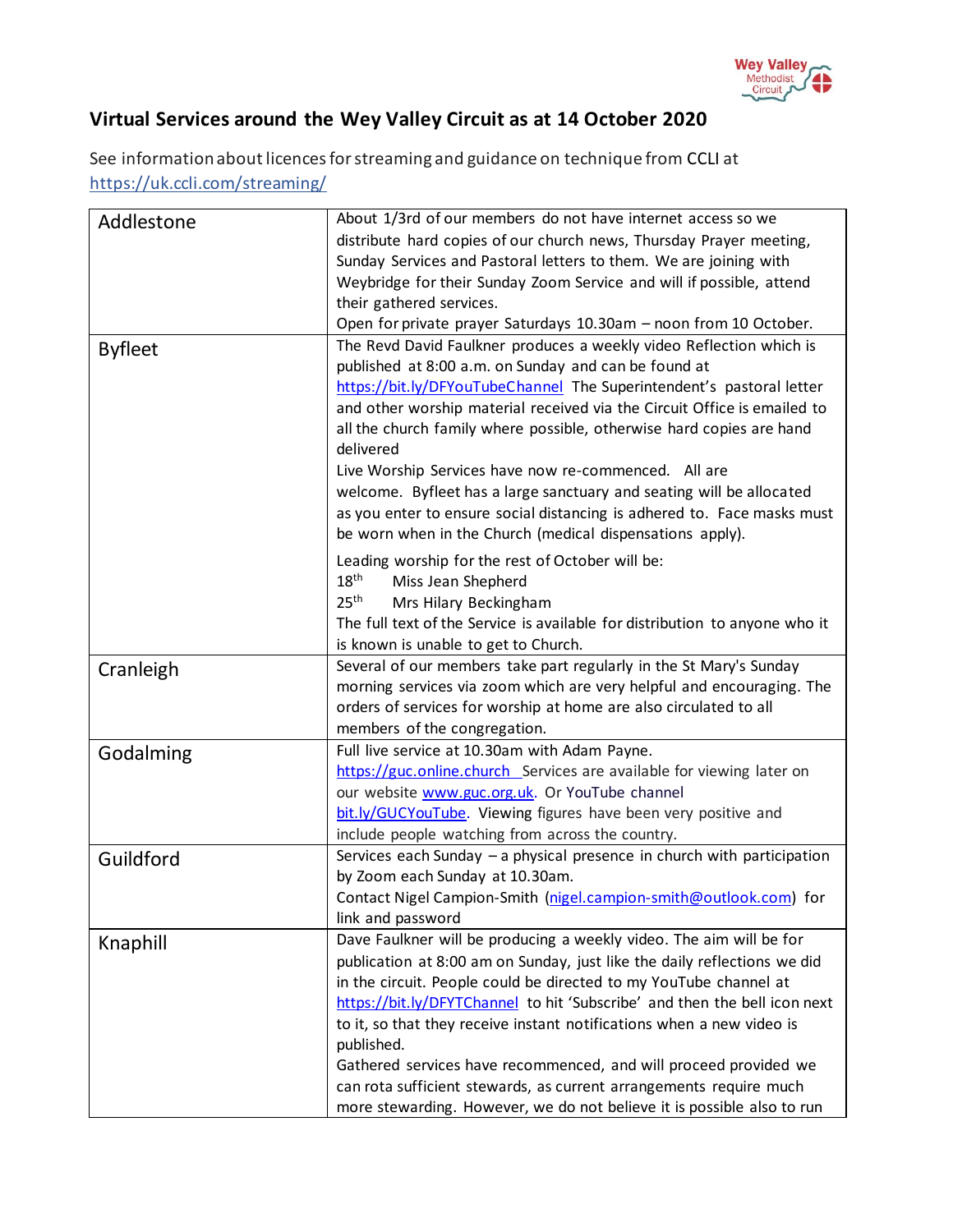|                     | the evening services under the present restrictions. Therefore, they will<br>not return for the foreseeable future.                                                                                                                                                                                                                                                                                                                                                                                                                                                                                                                                                                                                                                                                                                                                                                                                                                                                                                            |
|---------------------|--------------------------------------------------------------------------------------------------------------------------------------------------------------------------------------------------------------------------------------------------------------------------------------------------------------------------------------------------------------------------------------------------------------------------------------------------------------------------------------------------------------------------------------------------------------------------------------------------------------------------------------------------------------------------------------------------------------------------------------------------------------------------------------------------------------------------------------------------------------------------------------------------------------------------------------------------------------------------------------------------------------------------------|
| <b>Merrow</b>       | No current plans to venture down the path of "on-line public worship".<br>We will continue to publicise on our website and in our weekly News<br>sheet all the exciting initiatives across the circuit and wider which are<br>successfully embracing the new available technologies.<br>We will recommence gathered worship on Sunday 18th October when<br>our morning service will be led by Rosemary Lee. On November 1st<br>morning worship will be led by Gillian Brierley and will include prayers<br>and sermon prerecorded by Asif Das and broadcast on our overhead<br>screens. On the evening of 8th November Keith Beckingham will lead<br>our worship. Seats for all these services will need to be reserved in<br>advance to ensure we adhere to all the relevant Covid protocols and full<br>booking details can be found on our website.<br>We opened our Church for Silent Prayer on Wednesdays from 10.00am<br>- 11.00am from Wednesday Sept 16th, initially for four weeks so we can<br>monitor the response. |
| Sheerwater          | Gathered services have resumed.<br>Zoom services publicized on Facebook, St Michael's Shared Church.<br>Contact Tracey Francis (office@stmichaelssheerwater.org.uk) for link<br>and password.                                                                                                                                                                                                                                                                                                                                                                                                                                                                                                                                                                                                                                                                                                                                                                                                                                  |
| Stoughton           | Asif writes a reflection every week which is emailed to the church<br>family members, as is Keith's weekly pastoral letter. The weekly district<br>service is sent out and so are various other links to watch church<br>services through different Methodist resources. Neil Champion is<br>updating Stoughton's website - putting both Keith's and Asif's letters on<br>the home page along with some of the many links to resources on the<br>circuit, district, UK Methodist and singing the faith websites.<br>Following Stoughton's Church Council meeting 1 <sup>st</sup> Nov is being<br>considered as the date for opening for gathered services.                                                                                                                                                                                                                                                                                                                                                                     |
| Walton              | Walton hold a weekly Sunday Tea and Fellowship Zoom meeting at 4pm<br>for their congregation to come together.<br>Walton is now open on the first Sunday of the month for communion.<br>They are operating a booking system and because of limited numbers it<br>is unlikely they will be able to accommodate anyone outside of their<br>church.<br>Open for private prayer each Thursday for 1 hour between 2.00pm and<br>3.00pm. All are welcome.<br>Details of Messy Church to follow.                                                                                                                                                                                                                                                                                                                                                                                                                                                                                                                                      |
| <b>West Horsley</b> | Gathered services have resumed.                                                                                                                                                                                                                                                                                                                                                                                                                                                                                                                                                                                                                                                                                                                                                                                                                                                                                                                                                                                                |
| Weybridge           | 10.30am Zoom service each Sunday. Contact<br>Weybridgemethodistoffice@gmail.com_for link and password.                                                                                                                                                                                                                                                                                                                                                                                                                                                                                                                                                                                                                                                                                                                                                                                                                                                                                                                         |
| Woking              | Trinity is open for gathered services each Sunday at 10am. Foundry<br>Worship (at 5pm) alternate Sundays via Zoom. For Foundry Worship<br>please check with Hugh Bowerman (hugh.bowerman@gmail.com)                                                                                                                                                                                                                                                                                                                                                                                                                                                                                                                                                                                                                                                                                                                                                                                                                            |